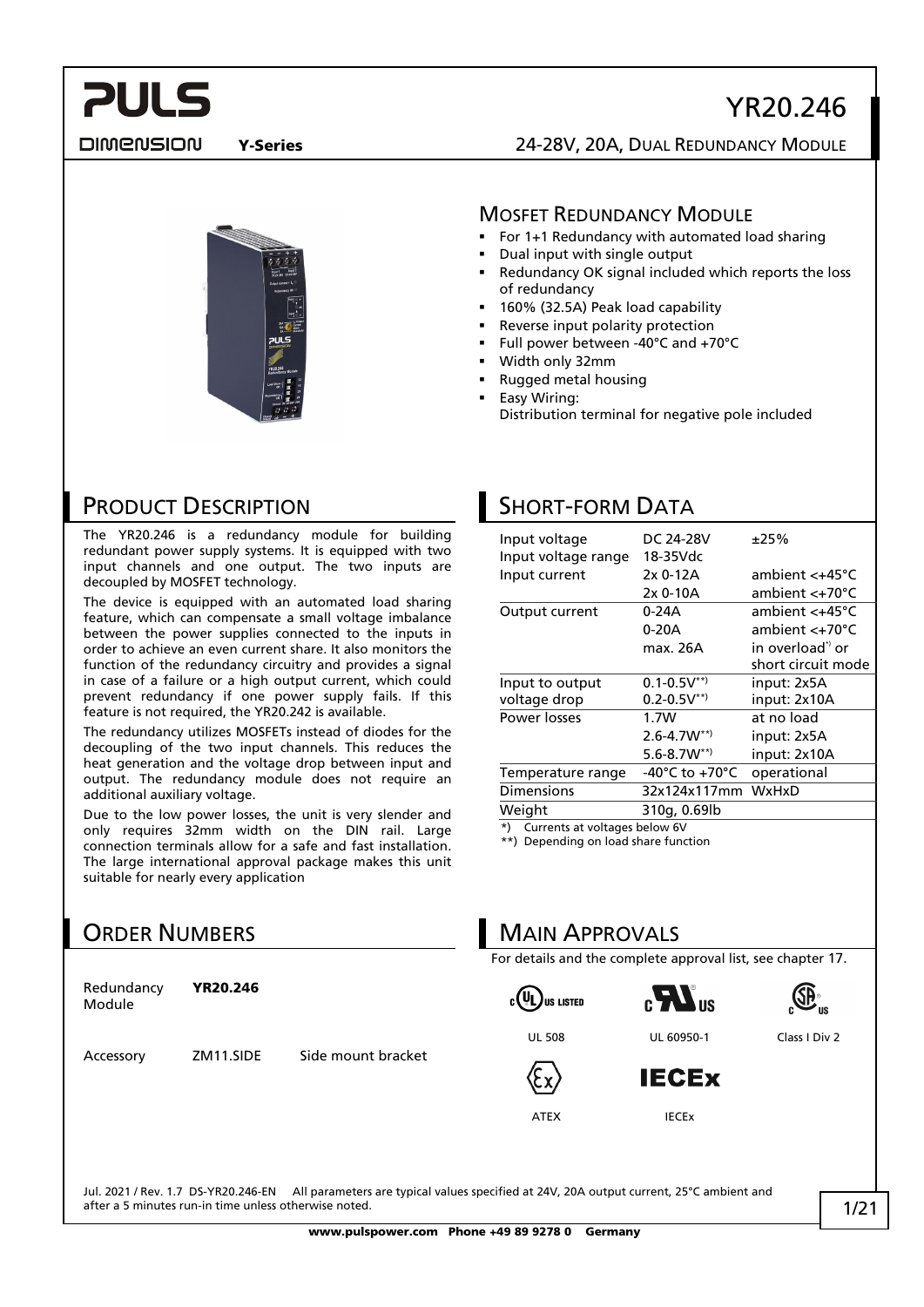#### **DIMENSION**

## Y-Series 24-28V, 20A, DUAL REDUNDANCY MODULE

YR20.246

### **INDEX**

| ı uy                               |
|------------------------------------|
|                                    |
|                                    |
|                                    |
|                                    |
|                                    |
|                                    |
|                                    |
|                                    |
|                                    |
|                                    |
|                                    |
|                                    |
|                                    |
|                                    |
|                                    |
| Input and Output Characteristics 5 |

| Page  | Page                                           |
|-------|------------------------------------------------|
| . . 3 |                                                |
| . . 3 | 17. Approved, Fulfilled or Tested Standards 14 |
| . 5   | 18. Regulatory Product Compliance 15           |
| . . 6 | 19. Physical Dimensions and Weight 16          |
| 6     |                                                |
| 7     | 20.1. ZM11.SIDE - Side Mounting Bracket17      |
| 7     |                                                |
| . . 8 | 21.1. Using Only One Input Instead of Both     |
| . . 9 |                                                |
| . . 9 | 21.2. Recommendations for Redundancy19         |
| .10   | 21.3. Inductive and Capacitive Loads 19        |
| .11   | 21.4. Sideward Installation Clearances 19      |
| .12   |                                                |
| .13   |                                                |
|       |                                                |

The information given in this document is correct to the best of our knowledge and experience at the time of publication. If not expressly agreed otherwise, this information does not represent a warranty in the legal sense of the word. As the state of our knowledge and experience is constantly changing, the information in this data sheet is subject to revision. We therefore kindly ask you to always use the latest issue of this document (available under www.pulspower.com). No part of this document may be reproduced or utilized in any form without our prior permission in writing.

### TERMINOLOGY AND ABREVIATIONS

| A figure displayed with the AC or DC before the value represents a nominal voltage with<br>standard tolerances (usually ±15%) included.<br>E.g.: DC 12V describes a 12V battery disregarding whether it is full (13.7V) or flat (10V)                                                                                                                                                                       |  |  |
|-------------------------------------------------------------------------------------------------------------------------------------------------------------------------------------------------------------------------------------------------------------------------------------------------------------------------------------------------------------------------------------------------------------|--|--|
| A figure with the unit (Vdc) at the end is a momentary figure without any additional<br>tolerances included.                                                                                                                                                                                                                                                                                                |  |  |
| A key word indicate flexibility of choice with no implied preference                                                                                                                                                                                                                                                                                                                                        |  |  |
| A key word indicate a mandatory requirement                                                                                                                                                                                                                                                                                                                                                                 |  |  |
| A key word indicate flexibility of choice with a strongly preferred implementation                                                                                                                                                                                                                                                                                                                          |  |  |
| Use of two identical power supplies in parallel to provide continued<br>operation following most failures in a single power supply. The two power<br>DC<br>supply outputs should be isolated from each other by utilizing diodes or<br>other switching arrangements. E.g. two 10A power supplies are needed to<br>IN <sub>2</sub><br>IN 1<br>achieve a 10A redundant system.<br><sup>6</sup><br>OUT<br>Load |  |  |
|                                                                                                                                                                                                                                                                                                                                                                                                             |  |  |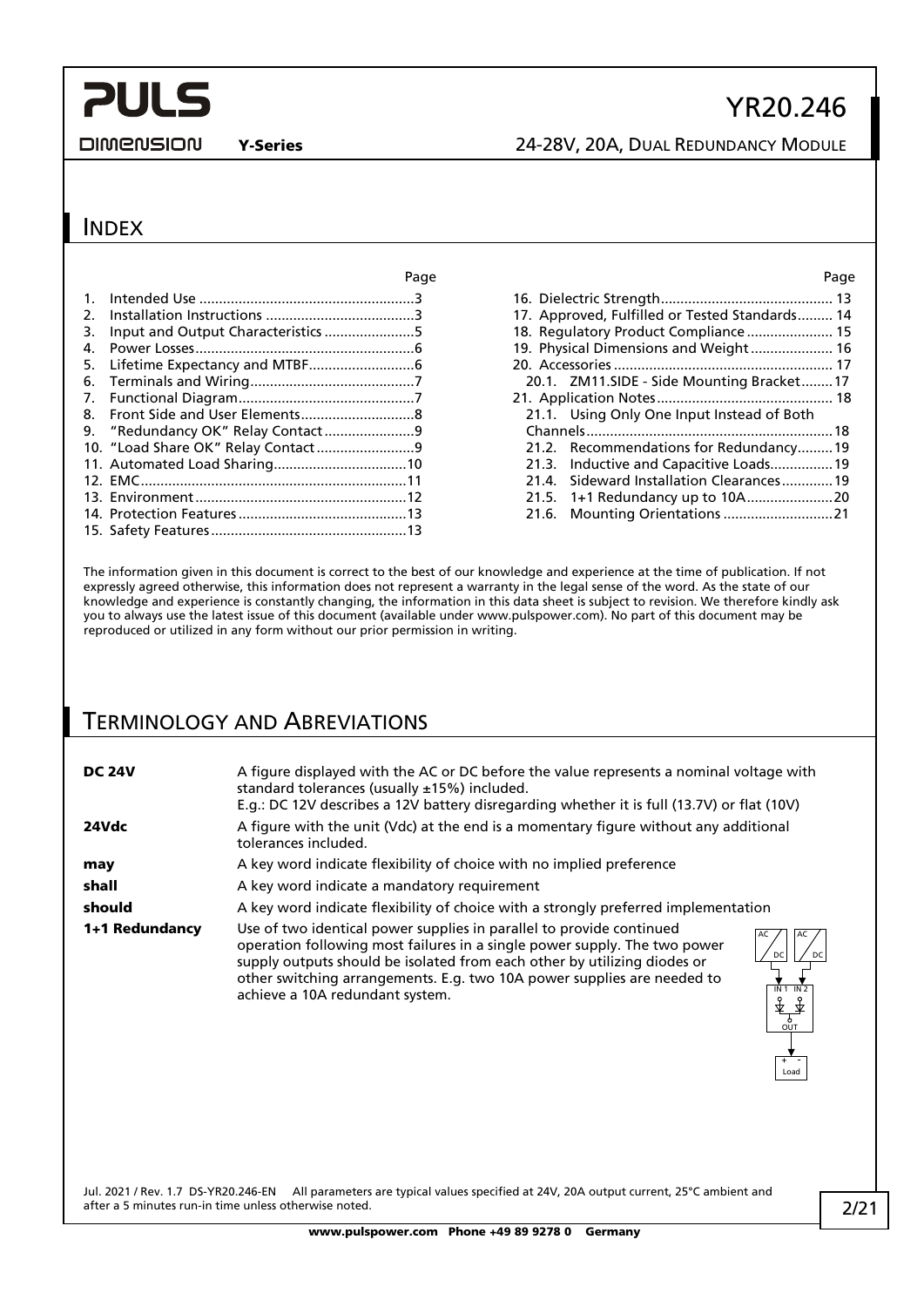DIMENSION

### <span id="page-2-0"></span>1. INTENDED USE

This device is designed for installation in an enclosure and is intended for commercial use, such as in industrial control, process control, monitoring and measurement equipment or the like. Do not use this device in equipment where malfunction may cause severe personal injury or threaten human life.

The redundancy module can be used with any type of power supply as long as the maximum output current ratings are not exceeded. It is suitable for power supplies with continuous overload current as well as any kind of intermittent (Hiccup) overload behavior.

### <span id="page-2-1"></span>2. INSTALLATION INSTRUCTIONS

### **A** WARNING | Risk of electrical shock, fire, personal injury or death.

- Turn power off before working on the device and protect against inadvertent re-powering.
- Do not open, modify or repair the device.
- Use caution to prevent any foreign objects from entering into the housing.
- Do not use in wet locations or in areas where moisture or condensation can be expected.
- Do not touch during power-on, and immediately after power-off. Hot surface may cause burns.

### Obey the following installation instructions:

This device may only be installed and put into operation by qualified personnel.

This device does not contain serviceable parts. The tripping of an internal fuse is caused by an internal defect.

If damage or malfunction should occur during installation or operation, immediately turn power off and send unit to the factory for inspection.

Install the device in an enclosure providing protection against electrical, mechanical and fire hazards.

Do not ground or earth the positive output pole which could prevent redundancy in case of a ground failure. Ground the negative output pole, when needed.

Use only power supplies with a negligible output ripple voltage in the low frequency range between 50Hz and 10kHz when used in marine applications according to the GL regulations.

Install the device onto a DIN rail according to EN 60715 with the output terminals on the bottom of the device. Other mounting orientations require a reduction in output current.

Make sure that the wiring is correct by following all local and national codes. Use appropriate copper cables that are designed for a minimum operating temperature of 60°C for ambient temperatures, up to +45°C, 75°C for ambient temperatures up to +60°C and 90°C for ambient temperatures up to +70°C. Ensure that all strands of a stranded wire enter the terminal connection.

Unused screw terminals should be securely tightened.

The device is designed for pollution degree 2 areas in controlled environments. No condensation or frost is allowed. The enclosure of the device provides a degree of protection of IP20.

The input must be powered from a PELV or SELV source or an "Isolated Secondary Circuit" in order to maintain a SELV or PELV output.

Check correct input polarity. The device will not operate when input voltage is reversed.

The device is designed as "Class of Protection III" equipment according to IEC 61140.

A PE (ground) connection is not required. However, connecting the chassis ground terminal to ground can be beneficial to gain a high EMI immunity.

The device is designed for convection cooling and does not require an external fan. Do not obstruct airflow and do not cover ventilation grid!

The device is designed for altitudes up to 6000m (19685ft). See additional requirements in the product datasheet for use above 2000m (6560ft).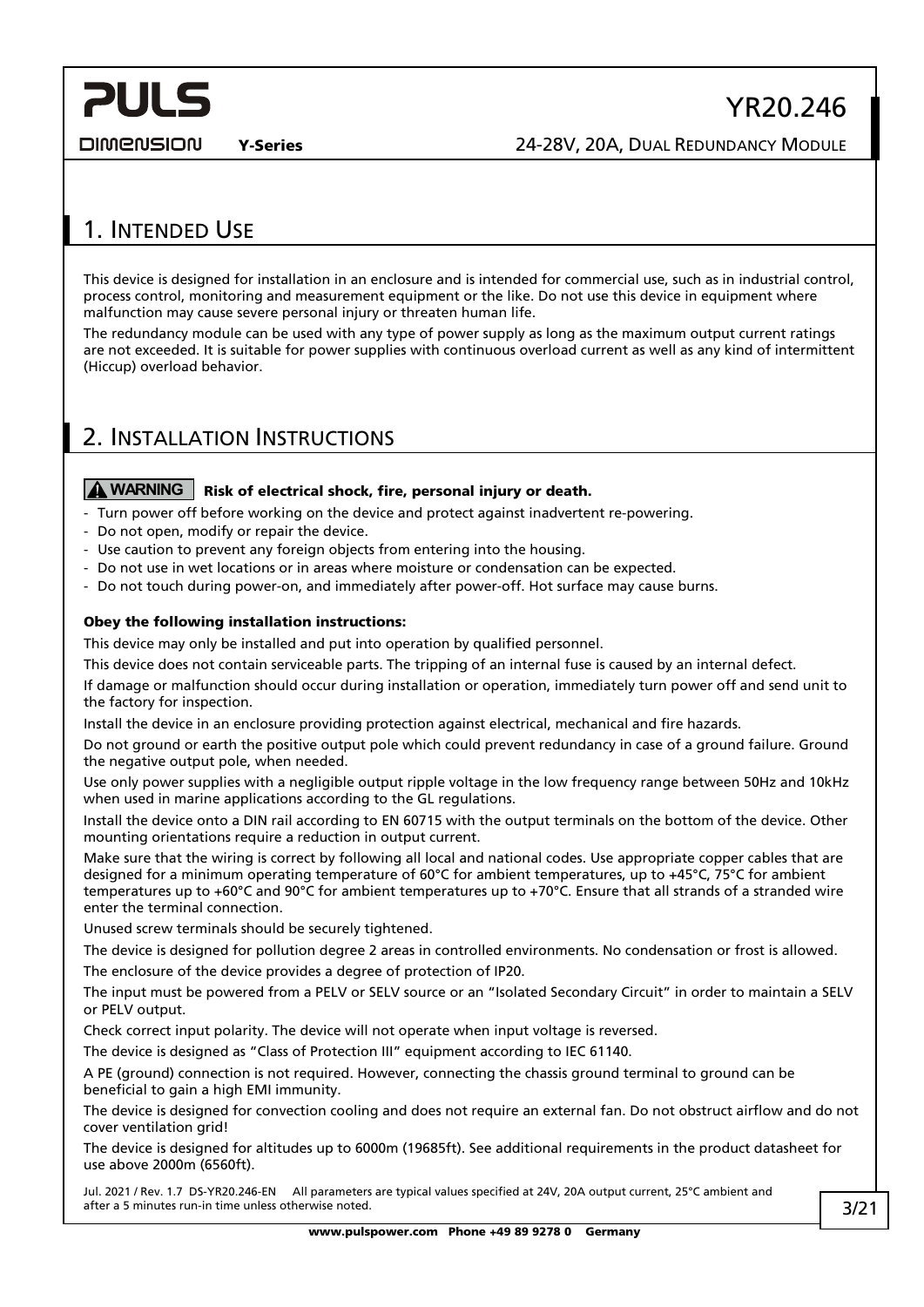## YR20.246

DIMENSION

### Y-Series 24-28V, 20A, DUAL REDUNDANCY MODULE

Keep the following minimum installation clearances: 40mm on top, 20mm on the bottom, 5mm left and right side. Increase the 5mm to 15mm in case the adjacent device is a heat source. When the device is permanently loaded with less than 50%, the 5mm can be reduced to zero. Under special circumstances clearances can be reduced. See details in the product datasheet.

The maximum surrounding air temperature is +70°C (+158°F). The operational temperature is the same as the ambient or surrounding air temperature and is defined 2cm below the device.

The device is designed to operate in areas between 5% and 95% relative humidity.

To ensure a proper load share function, ensure that the wiring size and length between the two power supplies and the redundancy module is identical.

### Installation Instructions for Hazardous Location Areas

The device is suitable for use in Class I Division 2 Groups A, B, C, D locations and for use in Group II Category 3 (Zone 2) environments.

Hazardous Location classification: ATEX: EPS 11 ATEX 1 312 X, II 3G EX ec nC IIC T4 Gc

### WARNING EXPLOSION HAZARDS!

Substitution of components may impair suitability for this environment.

Do not disconnect the device unless power has been switched off or the area is known to be non-hazardous.

A suitable enclosure must be provided for the end product which has a minimum protection of IP54 and fulfils the requirements of the EN 60079-0.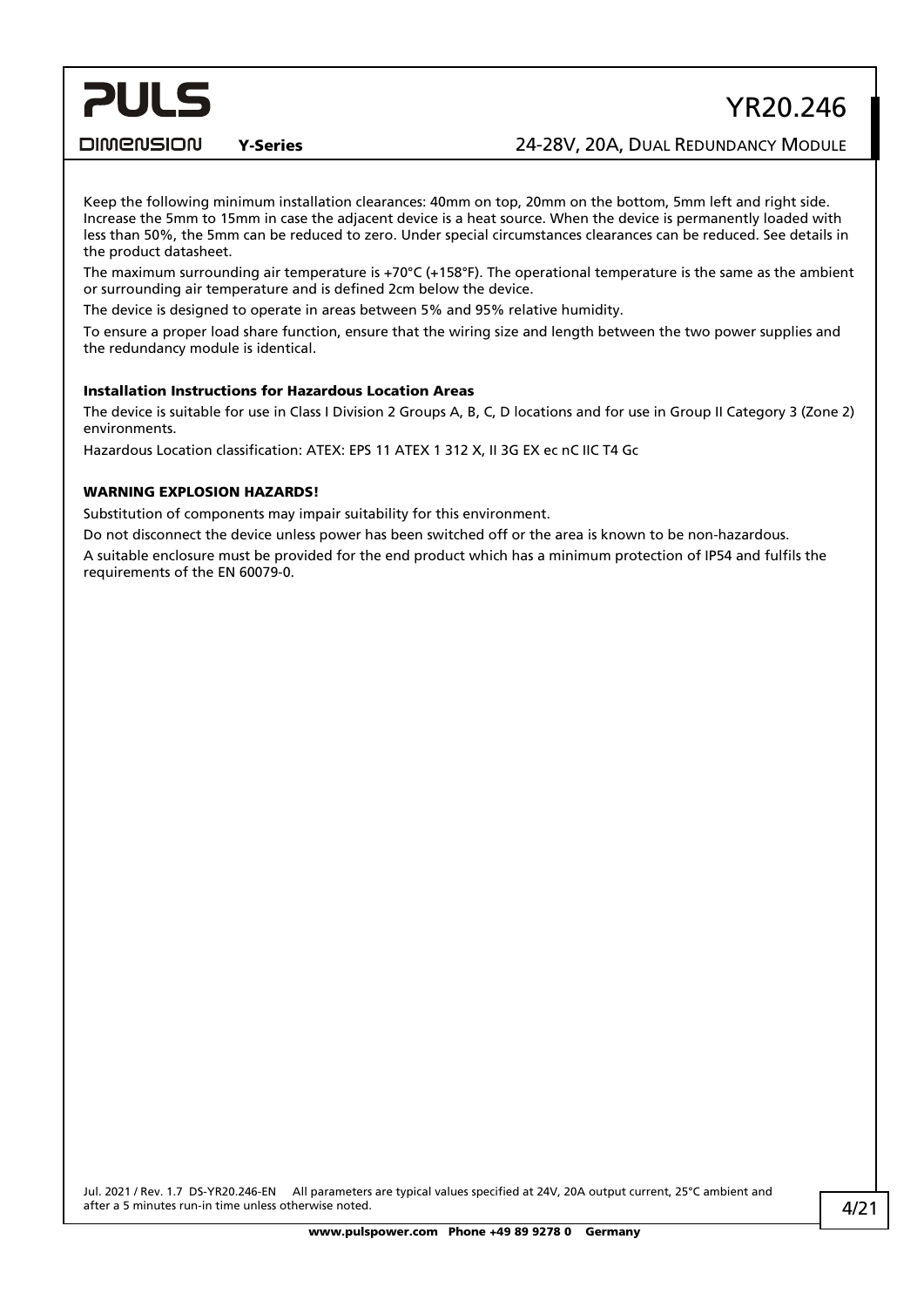

**DIMENSION** 

Y-Series 24-28V, 20A, DUAL REDUNDANCY MODULE

### <span id="page-4-0"></span>3. INPUT AND OUTPUT CHARACTERISTICS

| Number of inputs              |      | 2                   |                                                                                                                   |
|-------------------------------|------|---------------------|-------------------------------------------------------------------------------------------------------------------|
| Number of outputs             |      |                     |                                                                                                                   |
| Input voltage                 | nom. | DC 24-28V $\pm$ 25% |                                                                                                                   |
| Input voltage range           |      | 18-35Vdc            |                                                                                                                   |
| Voltage drop, input to output | typ. | $0.1 - 0.5V$        | at 2x5A, load share function dependent, see Fig. 3-1                                                              |
|                               | typ. | $0.2 - 0.5V$        | at 2x10A, load share function dependent, see Fig. 3-1                                                             |
|                               | typ. | $0.24 - 0.5V$       | at 2x12A, load share function dependent, see Fig. 3-1                                                             |
| Input current                 | nom. | 2x 0-12A            | continuous, ambient temperature $< +45^{\circ}$ C                                                                 |
|                               | nom. | 2x 0-10A            | continuous, ambient temperature $< +70^{\circ}$ C                                                                 |
|                               | nom. | $2x 17A^{1}$        | for max. 5 seconds                                                                                                |
|                               | max. | 2x 700A             | for max. 1ms                                                                                                      |
| Output current                | nom. | 24A                 | continuous, ambient temperature < +45°C                                                                           |
|                               | nom. | 20A                 | continuous, ambient temperature $< +70^{\circ}$ C                                                                 |
|                               | nom. | 32.5A               | for max. 5 seconds                                                                                                |
|                               | max. | 26A                 | in overload /short-circuit (voltage $<$ 6V). Ensure that the<br>sum of input currents does not exceed this value. |
| Reverse current               | max. | 1mA                 | at 24V, per input, $-40^{\circ}$ C to $+70^{\circ}$ C                                                             |
| Reverse voltage               | max. | 40Vdc               | voltage applied to the output, continuously allowed                                                               |
| Output capacitance            | typ. | 320µF               |                                                                                                                   |

1) The average value (R.M.S. value) of the output current must not exceed the values of the continuous output current.

<span id="page-4-1"></span>

**Output Power** YR20.246 Variable Load, 0-24A lout<br>⊣(A) lı<br>A **Supply**<br>24V, 12A + TΤ 护 Input 1 ₩ Outp V) u1 UOUT<sup>(V</sup> - Power l<sub>2</sub><br>A **Supply**<br>24V, 12A +  $\mathbf{I}$ Input 2 ₩ V U2 - $I_1 = I_2$   $U_1 = U_2$  Voltage Drop =  $U_1$  -  $U_{\text{OUT}}$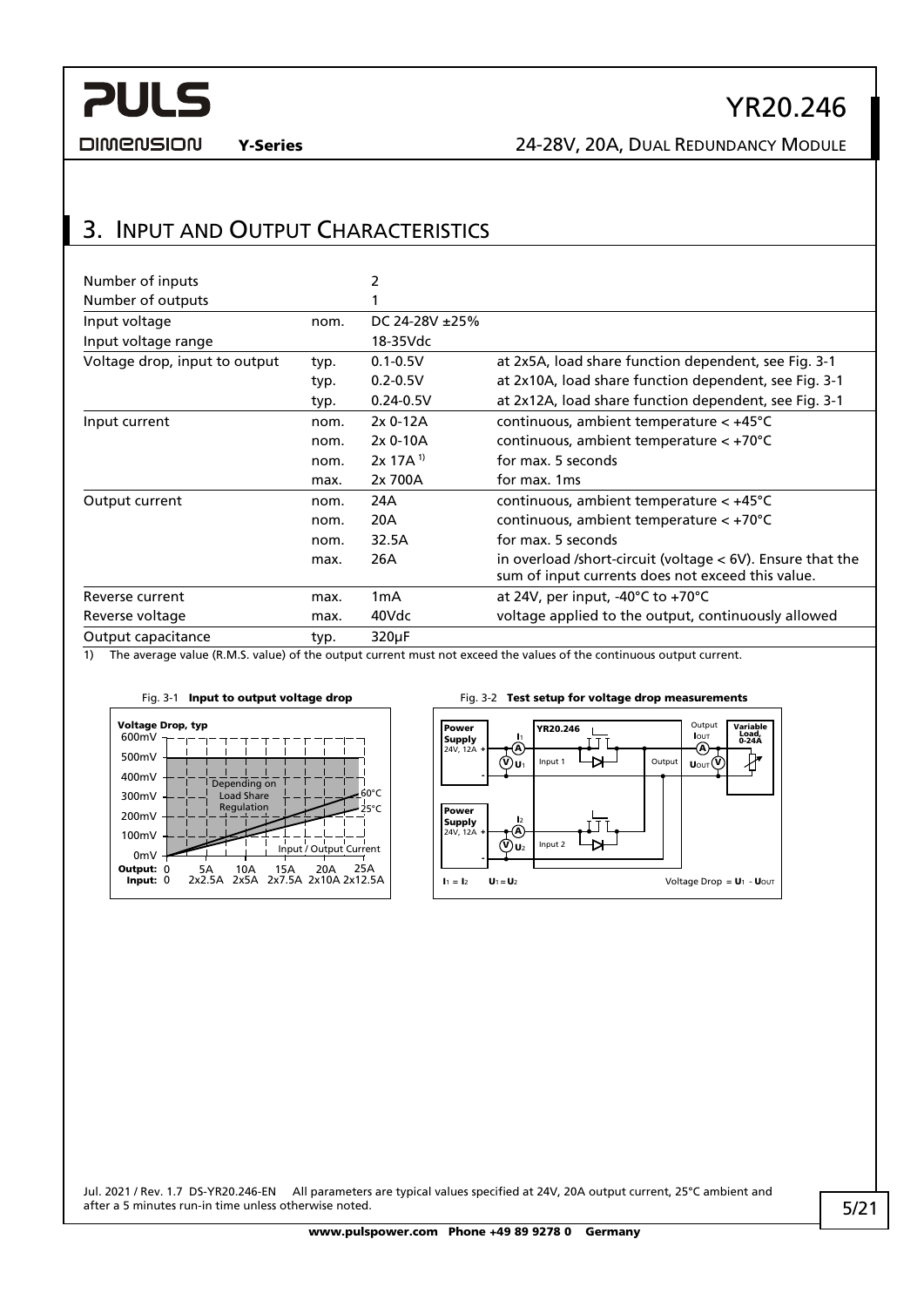

DIMENSION

### Y-Series 24-28V, 20A, DUAL REDUNDANCY MODULE

### <span id="page-5-0"></span>4. POWER LOSSES

| Power losses         | typ. | $2.6 - 4.7W$ | at 2x5A, 25°C ambient temperature  |
|----------------------|------|--------------|------------------------------------|
|                      | typ. | $5.6 - 8.7W$ | at 2x10A, 25°C ambient temperature |
| Standby power losses | typ. | .7W          | at no output current               |





## <span id="page-5-1"></span>5. LIFETIME EXPECTANCY AND MTBF

The redundancy module has two input channels which are completely independent from each other. Each control circuit, auxiliary voltage source, or other circuitry in the module are designed separately for each input. The dual input redundancy module can be considered as two single redundancy modules combined together in one housing. The only common point is the circuit trace that ties the two separate circuits together at the output.

The MTBF figures below are for the entire dual input module. If the MTBF number of only one path is needed, simply double the value from the table.

| Input / output current<br>conditions | Input: 2x5A<br><b>Output: 10A</b> | Input: 2x10A<br><b>Output: 20A</b> |                                   |
|--------------------------------------|-----------------------------------|------------------------------------|-----------------------------------|
| Lifetime expectancy*)                | 372 000h <sup>*</sup>             | 182 000h*)                         | at 24V and $40^{\circ}$ C         |
|                                      | 1 053 000h * <sup>)</sup>         | 516 000h*)                         | at 24V and $25^{\circ}$ C         |
| MTBF**) SN 29500, IEC 61709          | 2 306 000h                        | 1 954 000h                         | at 24V and $40^{\circ}$ C         |
|                                      | 3 913 000h                        | 3 359 000h                         | at 24V and $25^{\circ}$ C         |
| MTBF**) MIL HDBK 217F                | 964 000h                          | 858 000h                           | Ground Fixed GF40 (24V and 40°C)  |
|                                      | 1 379 000h                        | 1 226 000h                         | Ground Fixed GF25 (24V and 25°C)  |
|                                      | 278 000h                          | 243 000h                           | Ground Benign GB40 (24V and 40°C) |
|                                      | 381 000h                          | 330 000h                           | Ground Benign GB25 (24V and 25°C) |

\*) The Lifetime expectancy shown in the table indicates the minimum operating hours (service life) and is determined by the lifetime expectancy of the built-in electrolytic capacitors. Lifetime expectancy is specified in operational hours and is calculated according to the capacitor's manufacturer specification. The manufacturer of the electrolytic capacitors only guarantees a maximum life of up to 15 years (131 400h). Any number exceeding this value is a calculated theoretical lifetime which can be used to compare devices.

\*\*) MTBF stands for Mean Time Between Failure, which is calculated according to statistical device failures, and indicates reliability of a device. It is the statistical representation of the likelihood of a unit to fail and does not necessarily represent the life of a product. The MTBF figure is a statistical representation of the likelihood of a device to fail. A MTBF figure of e.g. 1 000 000h means that statistically one unit will fail every 100 hours if 10 000 units are installed in the field. However, it can not be determined if the failed unit has been running for 50 000h or only for 100h.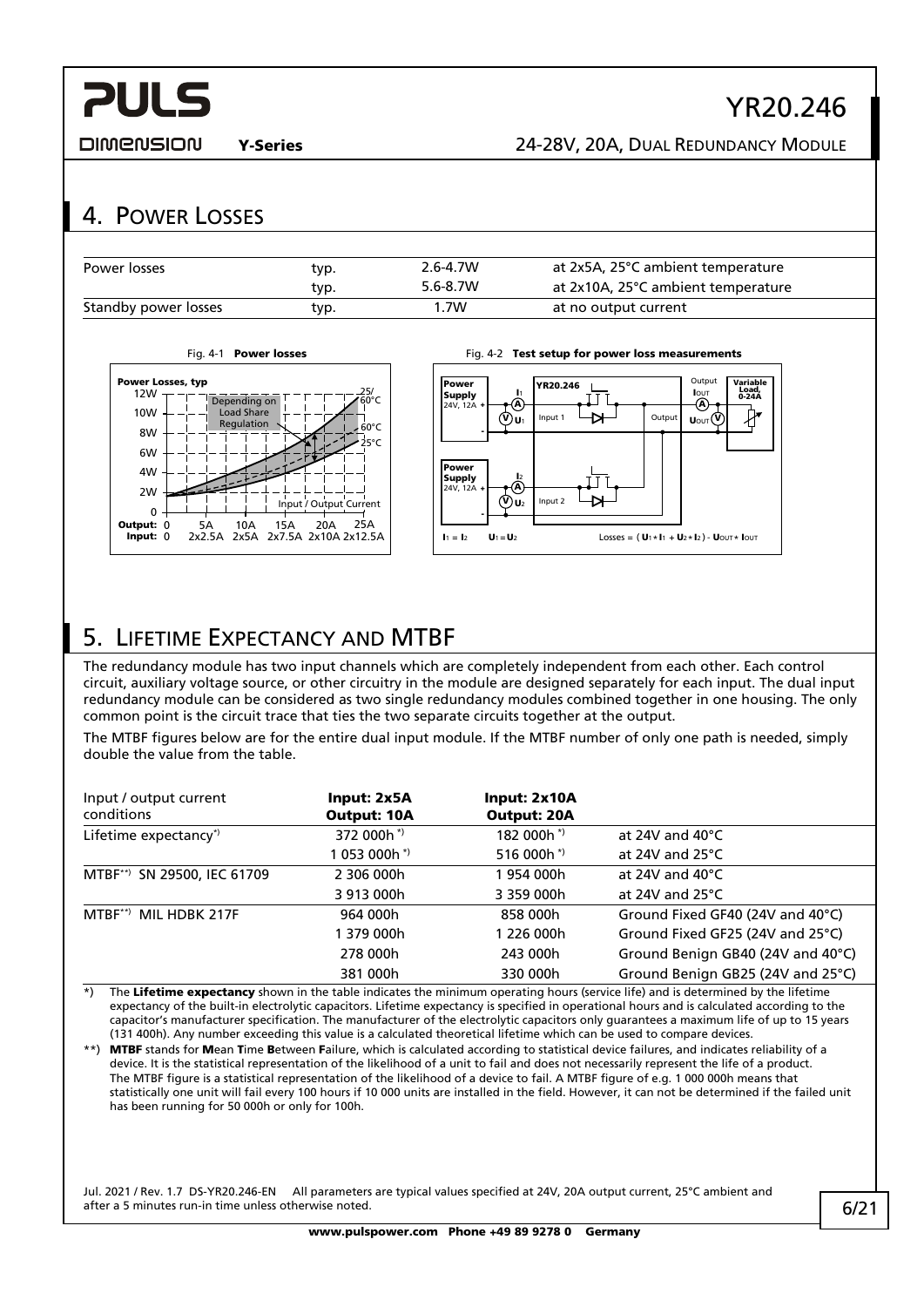

**DIMENSION** 

Y-Series 24-28V, 20A, DUAL REDUNDANCY MODULE

## <span id="page-6-0"></span>6. TERMINALS AND WIRING

|                               | <b>Input and Output</b>                                                                 | <b>Signals</b>                  |
|-------------------------------|-----------------------------------------------------------------------------------------|---------------------------------|
| Type                          | Screw termination<br>IP20 Finger safe construction.<br>Suitable for field installation. | Push-in terminals               |
| Solid wire                    | max. $6mm^2$                                                                            | max. $1.5$ mm <sup>2</sup>      |
| Stranded wire                 | max. $4mm2$                                                                             | max. $1.5$ mm <sup>2</sup>      |
| American Wire Gauge           | 20-10 AWG                                                                               | AWG 24-16                       |
| Max. wire diameter            | 2.8mm (including ferrule)                                                               | max. 1.6mm (including ferrules) |
| Wire stripping length         | 7mm / 0.28inch                                                                          | 7mm / 0.28inch                  |
| Screwdriver                   | 3.5mm slotted or Pozidrive No 2                                                         | not required                    |
| Recommended tightening torque | $0.8$ Nm, $7$ lb.in                                                                     | not applicable                  |

### Instructions:

- a) Use appropriate copper cables that are designed for minimum operating temperatures of: 60°C for ambient up to 45°C and
	- 75°C for ambient up to 60°C and
	- 90°C for ambient up to 70°C minimum.
- b) Follow national installation codes and installation regulations!
- c) Ensure that all strands of a stranded wire enter the terminal connection!
- d) Screws of unused terminal compartments should be securely tightened.
- e) Ferrules are allowed.

## <span id="page-6-1"></span>7. FUNCTIONAL DIAGRAM

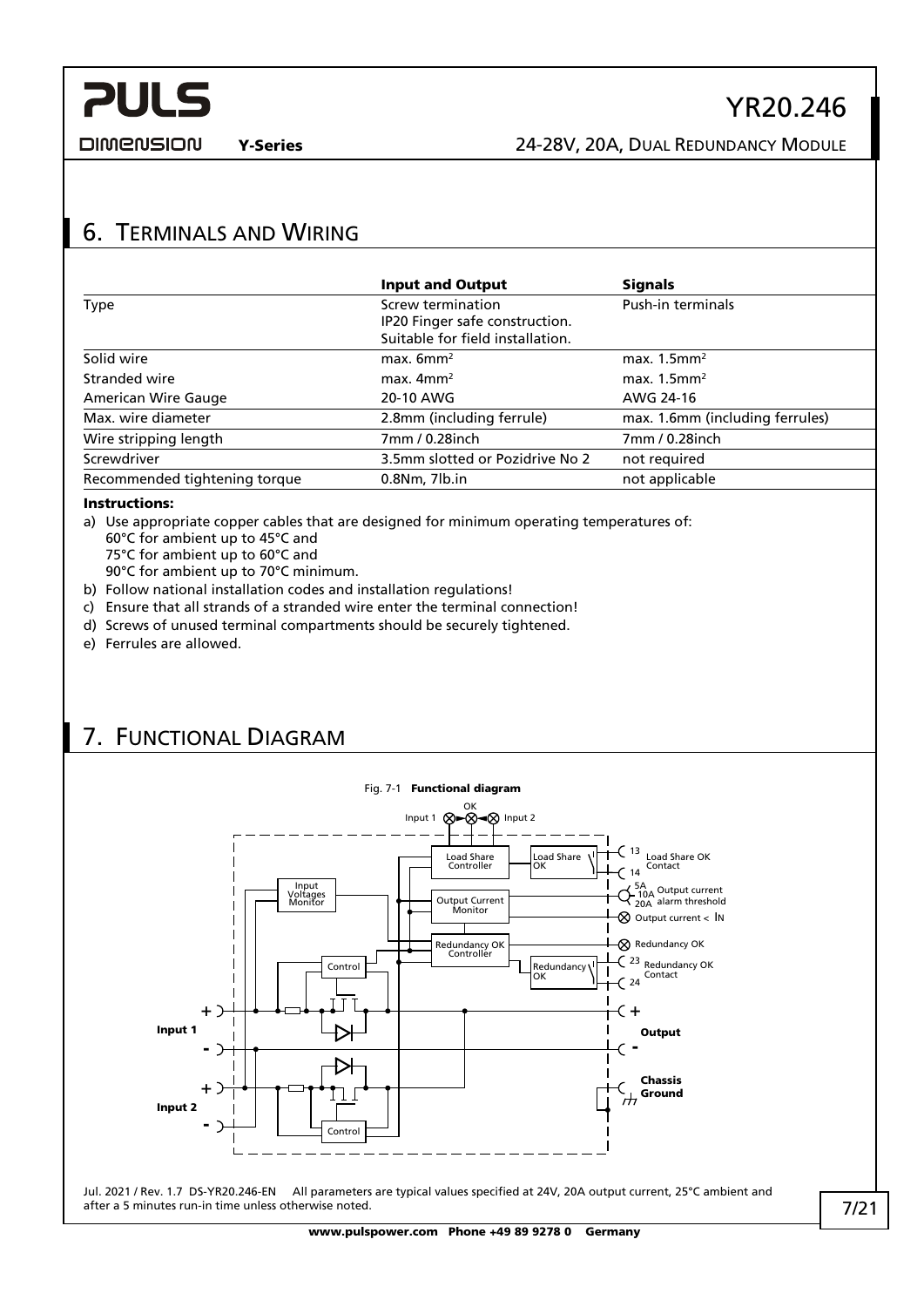### DIMENSION

## YR20.246

Y-Series 24-28V, 20A, DUAL REDUNDANCY MODULE

## <span id="page-7-0"></span>8. FRONT SIDE AND USER ELEMENTS





- A Output terminal (screw terminals)
- B Chassis-Ground terminal

Connection of the chassis is optional and not required since the unit fulfils the requirements according to protection class III.

- $C$  Input terminals for input 1 (screw terminals)
- **D** Input terminals for input 2 (screw terminals)

#### $E$  Selector for output current warning threshold

If the output current increases, e. g. due to additionally loads, and exceeds the nominal current of one power supply unit, redundancy is no longer guaranteed. To avoid the loss in redundancy, the output current is monitored and is reported through LEDs and relay contacts when exceeding the predefined value.

- Set the selector to 5A in combination with two 5A power supplies (1+1 red.)
- Set the selector to 10A in combination with two 10A power supplies (1+1 red.) - Set the selector to 20A for n+1 redundant system. With this setting, redundancy cannot be checked by the redundancy module anymore.

Exceeding the current by less than 2 seconds will be ignored.

### **F** Green LED "Output current <  $I_N$ "

The LED is on solid when the output current is smaller than the adjusted value of the output current alarm selector (E).

#### G Load share LEDs

The three LEDs indicate the status of the load sharing between the two power supplies.

See chapte[r 11](#page-9-0) for detailed description.

#### H Green LED "Redundancy OK"

The LED is on solid when no errors are detected. Errors:

- One or both input voltages are out of range (below 22V or above 30V).
- Output current is higher than the adjusted value of the output current threshold setting.
- Internal defect is detected

#### I Relay contact "Redundancy OK" (push-in terminals)

The relay contact is closed when no redundancy errors are detected. The relay contact is also synchronized with the "Redundancy OK" LED. See chapter [9](#page-8-0) for contact ratings.

#### J Relay contact "Load share OK" (push-in terminals)

The relay contact is closed when the output voltage of the two power supplies are sufficiently adjusted.

Deviations less than 2s will be ignored.

See chapte[r 11](#page-9-0) for detailed description.

See chapter [10](#page-8-1) for contact ratings.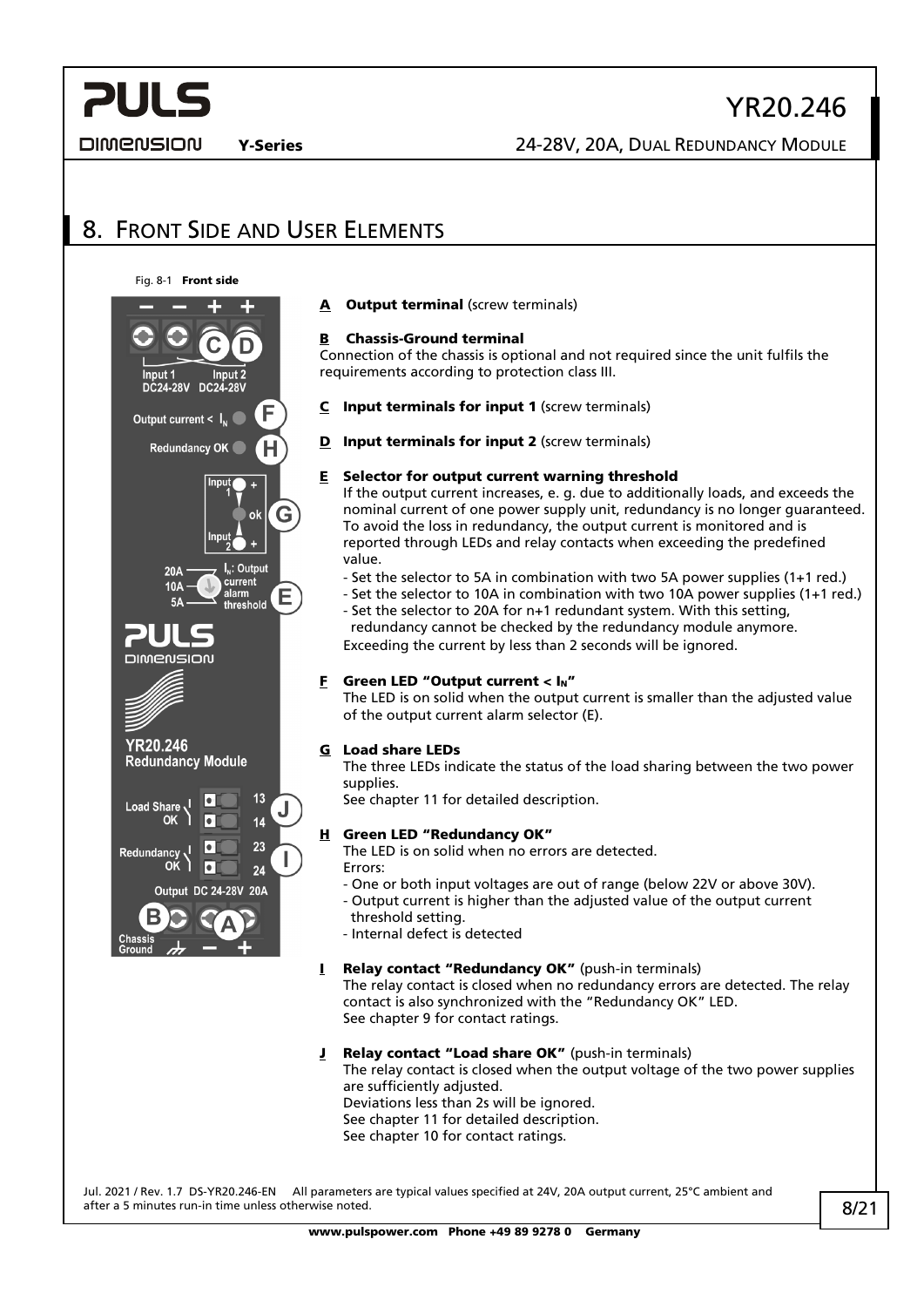

**DIMENSION** 

## <span id="page-8-0"></span>9. "REDUNDANCY OK" RELAY CONTACT

This feature reports the loss of redundancy by opening the relay contact (pin 23 and 24).

| Contact is closed | When no errors are detected                                                                                                                                                                                                                                                                                                                                                                                                                                                                                                                                                                   |
|-------------------|-----------------------------------------------------------------------------------------------------------------------------------------------------------------------------------------------------------------------------------------------------------------------------------------------------------------------------------------------------------------------------------------------------------------------------------------------------------------------------------------------------------------------------------------------------------------------------------------------|
| Contact is open   | When:<br>- one or both input voltages are below 22Vdc or above 30Vdc.<br>- the output current is higher than the adjusted value of the output current threshold setting.<br>- an internal defect of the redundancy module is detected (decoupling measures and several<br>internal test routines).<br>Input voltage errors less than 2s will be ignored.<br>Overcurrent errors (less than 150% of the adjusted value) less than 4s will be ignored.<br>Overcurrent errors (above 150% of the adjusted value) less than 30ms will be ignored.<br>Internal errors less than 10s will be ignored |
| Contact ratings   | resistive load<br>60Vdc 0.3A, 30Vdc 1A, 30Vac 0.5A<br>max.<br>minimum permissible load<br>1mA at 5Vdc<br>min.                                                                                                                                                                                                                                                                                                                                                                                                                                                                                 |
| Isolation voltage | See dielectric strength table in chapter 16.                                                                                                                                                                                                                                                                                                                                                                                                                                                                                                                                                  |

## <span id="page-8-1"></span>10. "LOAD SHARE OK" RELAY CONTACT

This feature monitors if the output voltages of the two power supplies connected to the input are sufficiently adjusted for an even current distribution. The relay contact (pin 13 and 14) is closed, when load sharing occurs.

| Contact is closed | When the adjustment of the output voltages are sufficient                                                                     |                                                 |                                            |  |
|-------------------|-------------------------------------------------------------------------------------------------------------------------------|-------------------------------------------------|--------------------------------------------|--|
| Contact is open   | When an even load share does not occur, and readjustment of the output voltages is<br>recommended.<br>Details see chapter 11. |                                                 |                                            |  |
| Contact ratings   | max.<br>min.                                                                                                                  | 60Vdc 0.3A, 30Vdc 1A, 30Vac 0.5A<br>1mA at 5Vdc | resistive load<br>minimum permissible load |  |
| Isolation voltage | See dielectric strength table in chapter 16.                                                                                  |                                                 |                                            |  |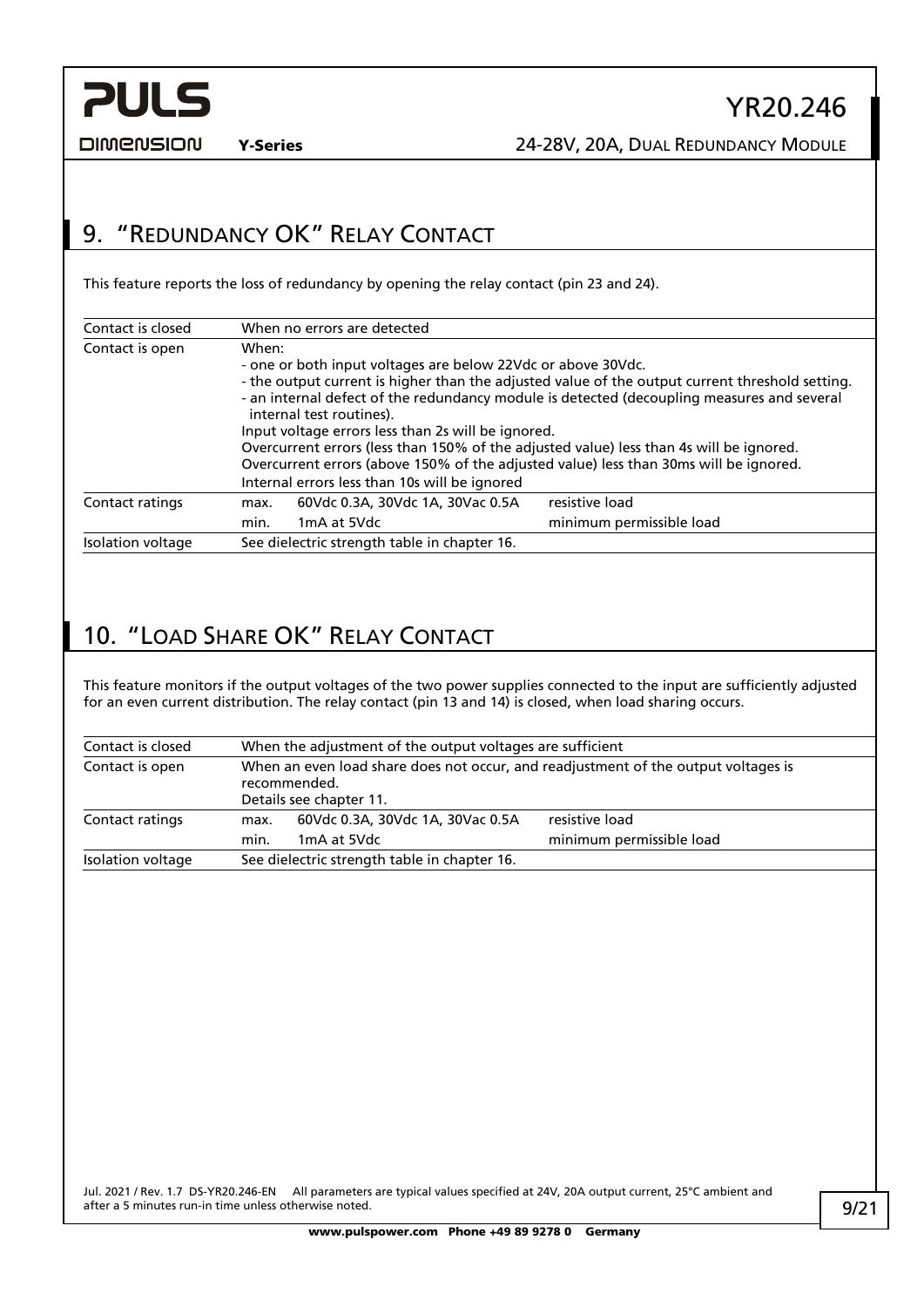DIMENSION

## <span id="page-9-0"></span>11. AUTOMATED LOAD SHARING

Drawing even current from both power supplies in a redundancy application can provide a longer service life of the redundant power supply system. An evenly shared current can avoid that one of the two units is getting much hotter than the other, which reduces the lifetime of the power supply system. The YR20.246 redundancy module is equipped with an automated load share feature, which can compensate a certain voltage unbalance between the two power supplies connected to the inputs.

However, to reduce the losses of the active circuit in the redundancy module, the individual output voltages shall be set as close as possible. The three LEDs on the front of the unit help to indicate if adjustment is necessary.



The active load share feature of the YR20.246 has a similar effect and benefit as the feature "Parallel Mode" (soft output characteristic), which is available on larger PULS power supplies.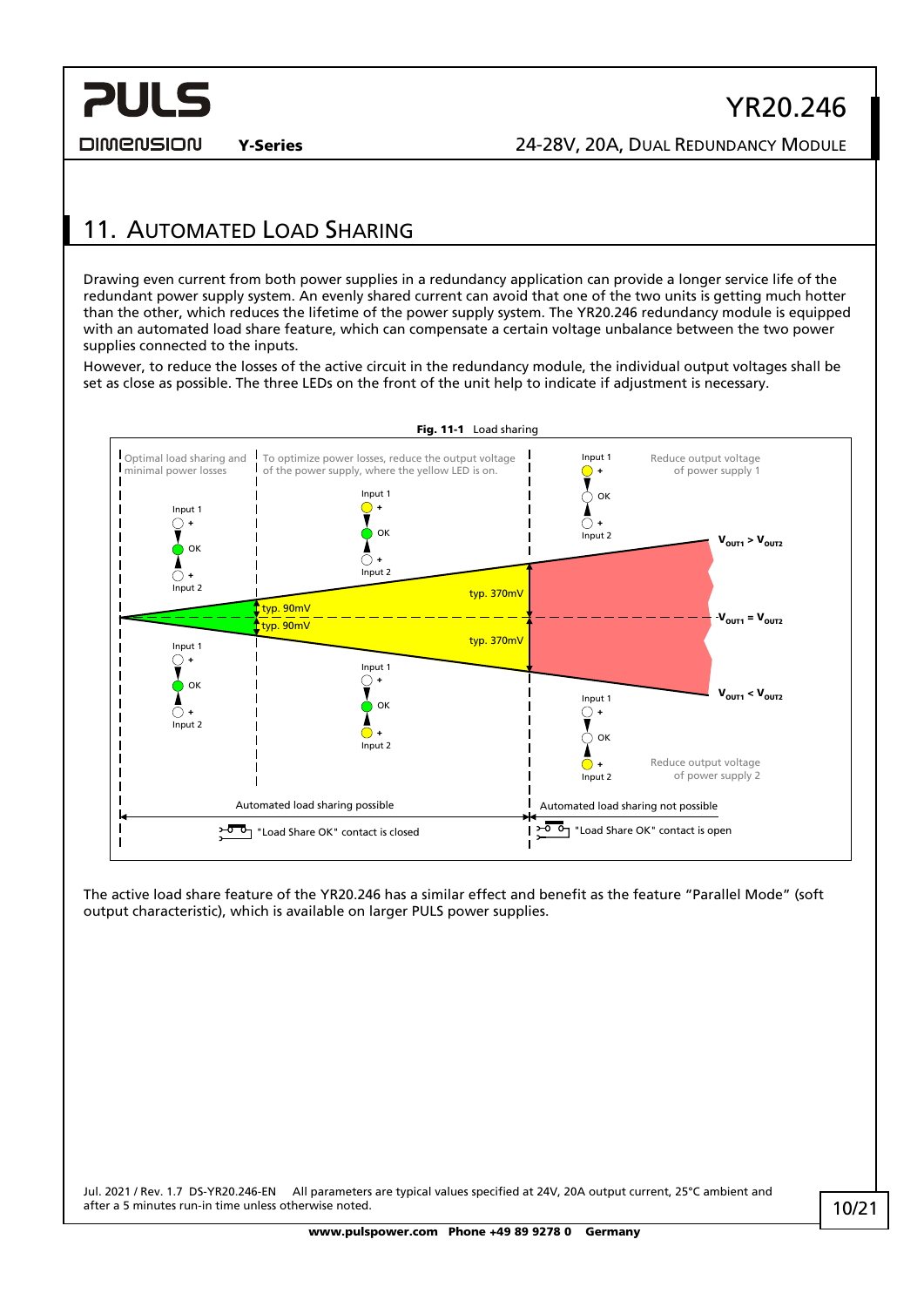## <span id="page-10-0"></span>12. EMC

The redundancy module is suitable for applications in industrial environment as well as in residential, commercial and light industry environment without any restrictions.

| <b>EMC Immunity</b>                   | According to generic standards: EN 61000-6-1 and EN 61000-6-2 |                                                                                                                |                          |                                                          |
|---------------------------------------|---------------------------------------------------------------|----------------------------------------------------------------------------------------------------------------|--------------------------|----------------------------------------------------------|
| Electrostatic discharge               | EN 61000-4-2                                                  | Contact discharge<br>Air discharge                                                                             | 8kV<br>15kV              | Criterion A<br>Criterion A                               |
| Electromagnetic RF field              | EN 61000-4-3                                                  | 80MHz-2.7GHz                                                                                                   | 10V/m                    | Criterion A                                              |
| <b>Fast transients (Burst)</b>        | EN 61000-4-4                                                  | Input lines<br><b>Output lines</b><br>Redundancy OK signal <sup>2)</sup><br>Load share OK signal <sup>2)</sup> | 2kV<br>2kV<br>2kV<br>2kV | Criterion A<br>Criterion A<br>Criterion A<br>Criterion A |
| Surge voltage on input<br>lines       | EN 61000-4-5                                                  | $+ \rightarrow -$<br>$+/ \rightarrow$ Chassis ground                                                           | 500V<br>1kV              | Criterion A<br>Criterion A                               |
| Surge voltage on output<br>lines      | EN 61000-4-5                                                  | $+ \rightarrow -$<br>$+/ \rightarrow$ Chassis ground                                                           | 500V<br>1kV              | Criterion A<br>Criterion A                               |
| Surge voltage on signal<br>lines      | EN 61000-4-5                                                  | Load Share OK signal $\rightarrow$ PE<br>Redundancy OK signal                                                  | 1kV<br>1kV               | Criterion A<br>Criterion A                               |
| Conducted disturbance                 | EN 61000-4-6                                                  | 0.15-80MHz                                                                                                     | 20V                      | Criterion A                                              |
| Power-frequency magnetic<br>field $1$ | EN 61000-4-8                                                  | 50Hz                                                                                                           | 30A/m                    | Criterion A                                              |

#### Criterions:

A: Redundancy module shows normal operation behavior within the defined limits.

Notes:

1) A test is not applicable according to EN 61000-6-2, since the device does not contain components susceptible to magnetic fields, e.g. hall elements, electrodynamic microphones, etc.

2) Tested with capacitive coupling clamp.

| <b>EMC Emission</b>                          | According to generic standards: EN 61000-6-3 and EN 61000-6-4 |                                                                     |  |
|----------------------------------------------|---------------------------------------------------------------|---------------------------------------------------------------------|--|
| Conducted emission<br>input lines            | IEC/CISPR 16-1-2, IEC/CISPR 16-2-1                            | limits for DC power ports according<br>EN 61000-6-3 fulfilled 3) 4) |  |
| Conducted emission<br>output lines           | IEC/CISPR 16-1-2, IEC/CISPR 16-2-1                            | limits for DC power ports according<br>EN 61000-6-3 fulfilled 3) 4) |  |
| Radiated emission                            | EN 55011, EN 55032                                            | Class B $4$                                                         |  |
| This device complies with FCC Part 15 rules. |                                                               |                                                                     |  |

This device complies with FCC Part 15 rules.

Operation is subjected to following two conditions: (1) this device may not cause harmful interference, and (2) this device must accept any interference received, including interference that may cause undesired operation.

#### Notes:

3) For information only, not mandatory for EN 61000-6-3.

4) Provided, that power sources connected on the inputs fulfill the requirements too.

#### Switching frequency

The internal auxiliary supply is generated with a boost converter. The switching frequency varies from 140kHz to 500kHz depending on the input voltage.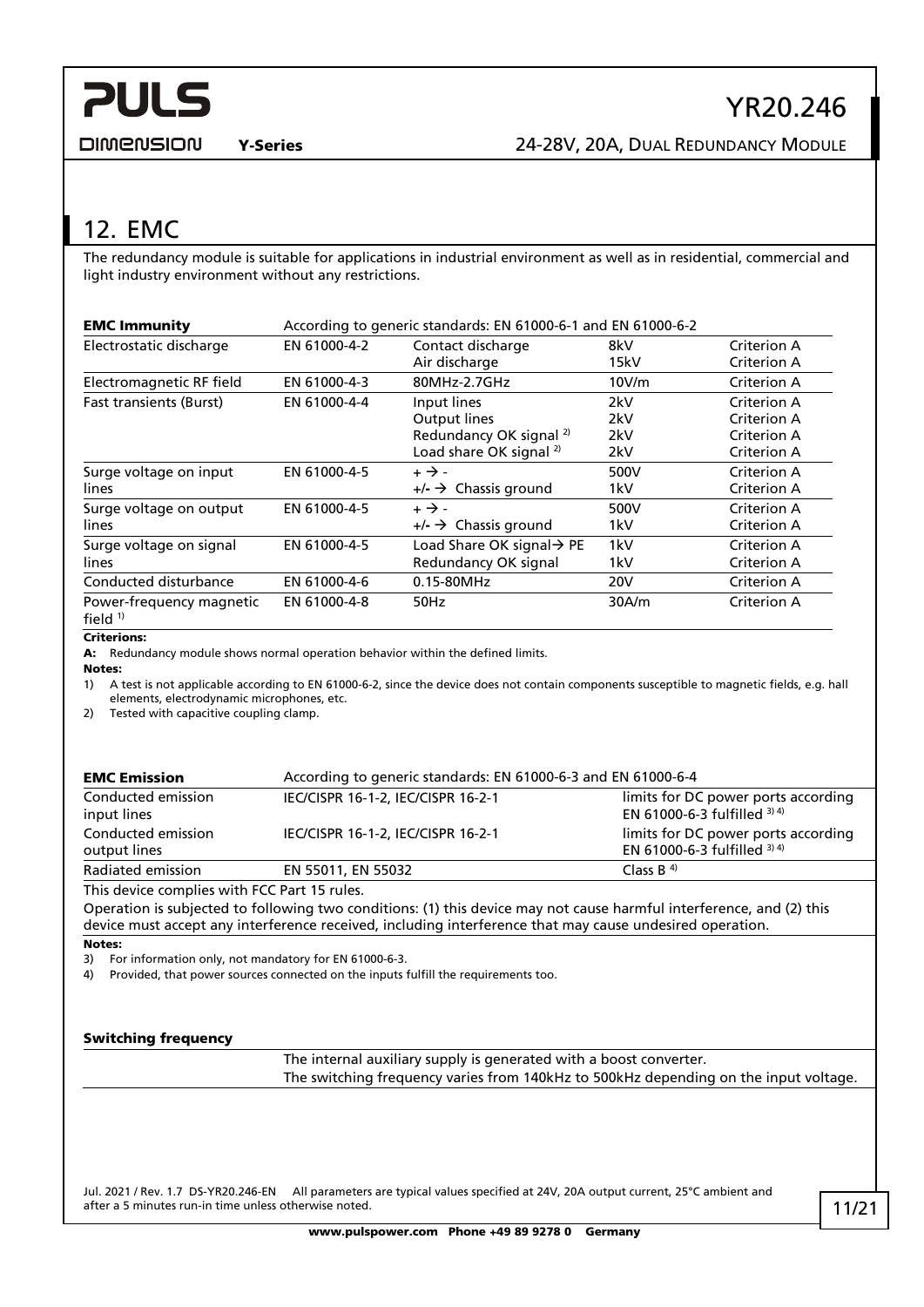

**DIMENSION** 

## Y-Series 24-28V, 20A, DUAL REDUNDANCY MODULE

YR20.246

### <span id="page-11-0"></span>13. ENVIRONMENT

| Operational temperature*) | -40°C to +70°C (-40°F to 158°F)                                     |                                                                                                                                             |
|---------------------------|---------------------------------------------------------------------|---------------------------------------------------------------------------------------------------------------------------------------------|
| Storage temperature       | -40 to $+85^{\circ}$ C (-40°F to 185°F)                             | for storage and transportation                                                                                                              |
| Humidity **)              | 5 to 95% r.H.                                                       | IEC 60068-2-30                                                                                                                              |
| Vibration sinusoidal***)  | 2-17.8Hz: ±1.6mm; 17.8-500Hz: 2q<br>IEC 60068-2-6<br>2 hours / axis |                                                                                                                                             |
| Shock***)                 | 30g 6ms, 20g 11ms<br>3 bumps / direction, 18 bumps in total         | IEC 60068-2-27                                                                                                                              |
| Altitude                  | 0 to 2000m (0 to 6 560ft)                                           | without any restrictions                                                                                                                    |
|                           | 2000 to 6000m (6 560 to 20 000ft)                                   | reduce output power or ambient temperature,<br>see Fig. 13-2                                                                                |
| Altitude derating         | 1.25A/1000m or 5°C/1000m                                            | > 2000m (6500ft), see Fig. 13-2                                                                                                             |
| Over-voltage category     | not applicable                                                      | The concept of the overvoltage category is<br>used for equipment energized directly from<br>the low voltage mains (IEC 60664-1 §4.3.3.2.1). |
| Dogram of pollution       | ำ                                                                   | $ENCD177.1$ not conductive                                                                                                                  |

Degree of pollution 2 2 and 2 EN 62477-1, not conductive \*) Operational temperature is the same as the ambient temperature and is defined as the air temperature 2cm below the unit.

\*\*) Do not energize while condensation is present

\*\*\*) Tested in combination with DIN rails according to EN 60715 with a height of 15mm and a thickness of 1.3mm and standard mounting orientation.



#### Fig. 13-1 Output current vs. ambient temp. Fig. 13-2 Output current vs. altitude

<span id="page-11-1"></span>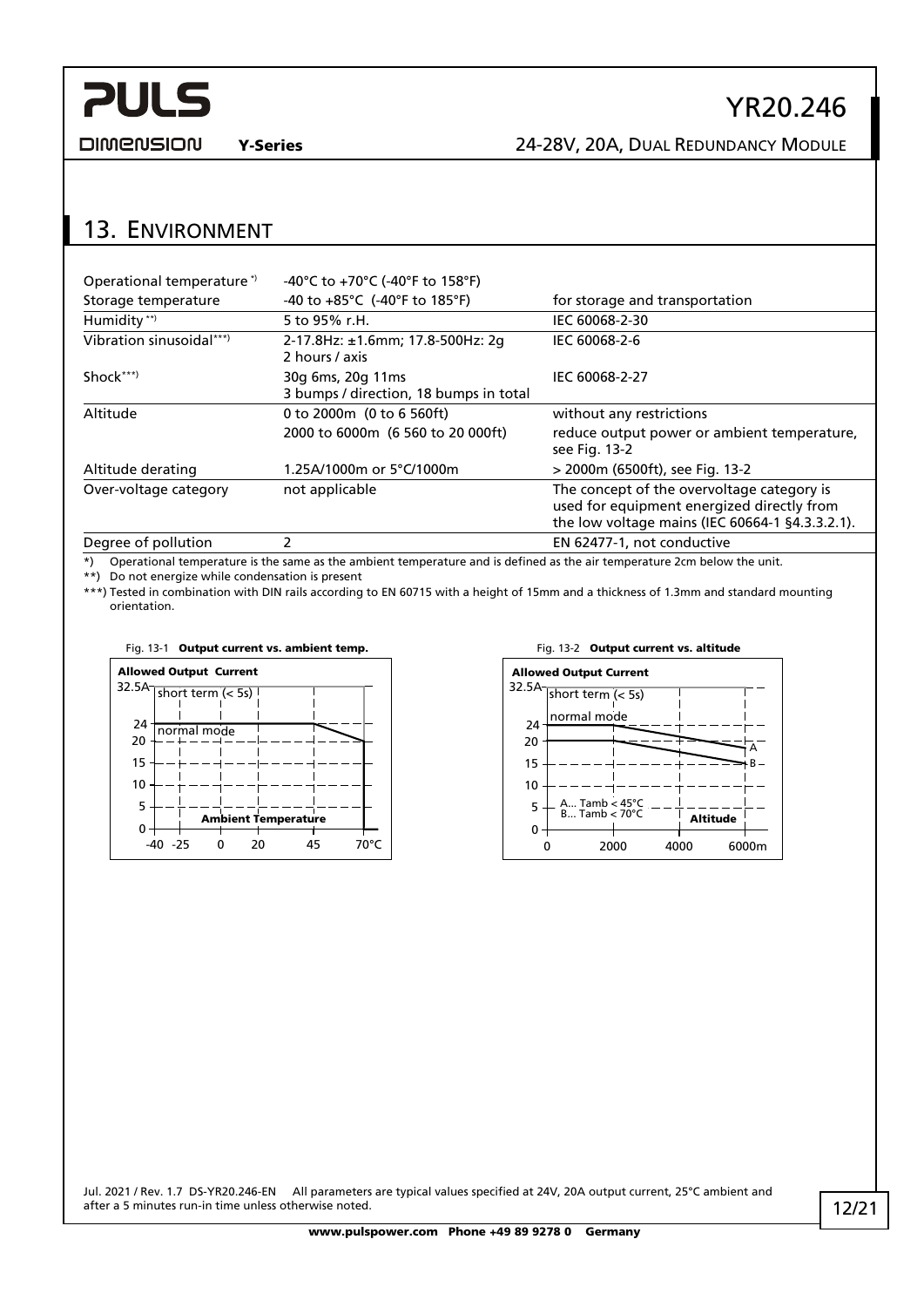

**DIMENSION** 

Y-Series 24-28V, 20A, DUAL REDUNDANCY MODULE

## <span id="page-12-0"></span>14. PROTECTION FEATURES

| Output over-current protection       | not included |                                                    |
|--------------------------------------|--------------|----------------------------------------------------|
| Reverse input polarity<br>protection | included     | unit does not start when input voltage is reversed |
| Degree of protection                 | IP 20        | <b>EN/IEC 60529</b>                                |
| Penetration protection               | $>$ 3.6mm    | e.g. screws, small parts                           |
| Over-temperature protection          | not included |                                                    |
| Input transient protection           | included     | see EMC chapter                                    |
| Output transient protection          | included     | see EMC chapter                                    |
| Internal input fuse                  | not included |                                                    |

## <span id="page-12-1"></span>15. SAFETY FEATURES

| Input / output separation      | no galvanic separation                                                                                                                                                                        | Mosfet between input and output                          |
|--------------------------------|-----------------------------------------------------------------------------------------------------------------------------------------------------------------------------------------------|----------------------------------------------------------|
| Safety level of output voltage | The output voltage is regarded to be SELV (EN 60950-1) or PELV (EN 60204-1, EN<br>62477-1, IEC 60364-4-41) if the input voltage fulfils the requirements for a SELV<br>source or PELV source. |                                                          |
| Class of protection            | Ш                                                                                                                                                                                             | PE (Protective Earth) or chassis connection not required |
| PE resistance                  | $< 0.10$ hm                                                                                                                                                                                   | between housing and chassis-ground terminal              |

## <span id="page-12-2"></span>16. DIELECTRIC STRENGTH

The input and output voltages have the same reference, are floating and have no ohmic connection to ground. Type and factory tests are conducted by the manufacturer. Field tests may be conducted in the field using the appropriate test equipment which applies the voltage with a slow ramp (2s up and 2s down). Connect input/output and signal terminals together before conducting the test.

When testing, set the cut-off current settings to the value in the table below.



|                         |     | А      | в      |
|-------------------------|-----|--------|--------|
| Type test               | 60s | 500Vac | 500Vac |
| Factory test            | 5s  | 500Vac | 500Vac |
| Field test              | 5s  | 500Vac | 500Vac |
| Cut-off current setting |     | >2mA   | >2mA   |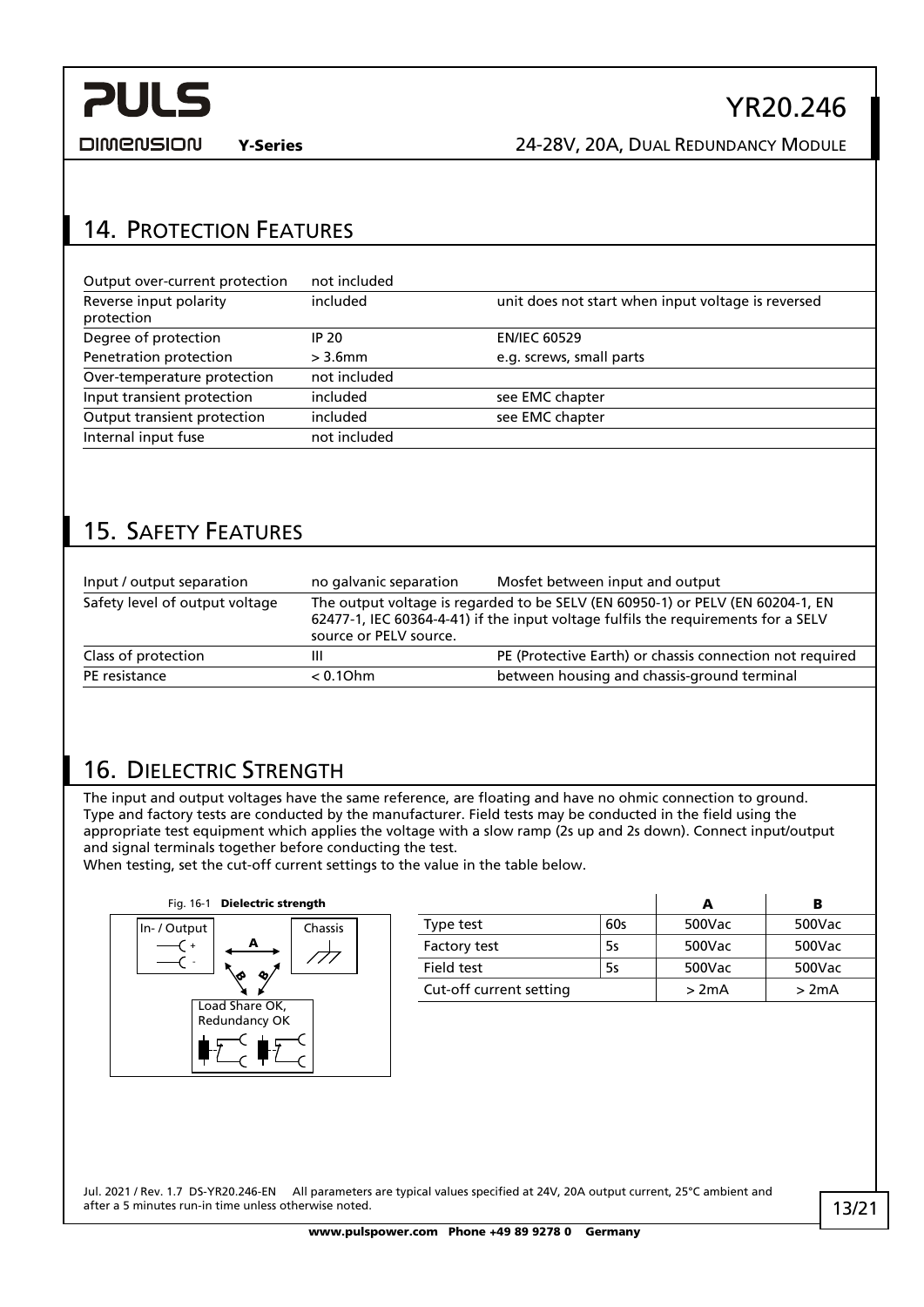

**DIMENSION** 

Y-Series 24-28V, 20A, DUAL REDUNDANCY MODULE

## <span id="page-13-0"></span>17. APPROVED, FULFILLED OR TESTED STANDARDS

| <b>UL 508</b>     | <b>US LISTED</b>                               | <b>UL Certificate</b><br>Listed equipment for category NMTR - Industrial Control<br>Equipment<br>Applicable for US and Canada<br>E-File: E198865                                                                                                                             |
|-------------------|------------------------------------------------|------------------------------------------------------------------------------------------------------------------------------------------------------------------------------------------------------------------------------------------------------------------------------|
| IEC 60950-1       | <b>CB Report</b>                               | <b>CB Scheme Certificate</b><br>General safety requirements for Information Technology<br>Equipment (ITE)                                                                                                                                                                    |
| UL 60950-1        | $\mathbf{M}$ us                                | <b>UL Certificate</b><br>Recognized component for category QQGQ - Information<br>Technology Equipment (ITE)<br>Applicable for US and Canada<br>E-File: E137006                                                                                                               |
| <b>ATEX</b>       |                                                | Agency Certificate (Bureau Veritas)<br>EN 60079-0 Explosive atmospheres - General requirements<br>EN 60079-7, EN 60079-15 Equipment protection by type of<br>protection "e" and "n"<br>Certificate: EPS 11 ATEX 1 312 X<br>Temperature Code: T4<br>Type of Protection: ec nC |
| <b>IECEX</b>      | <b>IECEX</b>                                   | <b>IECEx Certificate</b><br>IEC 60079-0 Explosive atmospheres - General requirements<br>IEC 60079-7, IEC 60079-15 Equipment protection by type of<br>protection "e" and "n"<br>Certificate: IECEx EPS 12.0032 X<br>Temperature Code: T4<br>Type of Protection: ec nC         |
| Class I Div 2     |                                                | <b>CSA Certificate</b><br>Power Supplies for Hazardous Location<br>Applicable for Canada and US<br>CSA Class: 5318-01 (Canada), 5318-81 (USA)<br>Temperature Code: T4<br>Groups: A, B, C and D                                                                               |
| IEC 60068-2-60    | <b>Corrosion</b><br>IEC 60068-2-60<br>Method 4 | Manufacturer's Declaration (Online Document)<br>Environmental Tests, Flowing Mixed Gas Corrosion Test<br>Test Ke - Method 4<br><b>H2S: 10ppb</b><br>NO2: 200ppb<br>Cl2: 10ppb<br>SO2: 200ppb<br>Test Duration: 3 weeks, which simulates a service life of 10 years           |
| ISA-71.04-1985    | <b>Corrosion</b><br>G3-ISA-71.04               | Manufacturer's Declaration (Online Document)<br>Airborne Contaminants Corrosion Test<br>Severity Level: G3 Harsh<br>H2S: 100ppb<br>NOx: 1250ppb<br>Cl2: 20ppb<br>SO2: 300ppb<br>Test Duration: 3 weeks, which simulates a service life of 10 years                           |
| <b>VDMA 24364</b> | LABS<br>VDMA 24364-C1-L/W                      | Paint Wetting Impairment Substances Test (or LABS-Test)<br>Tested for Zone 2 and test class C1 according to VDMA 24364-C1-<br>L/W for solvents and water-based paints                                                                                                        |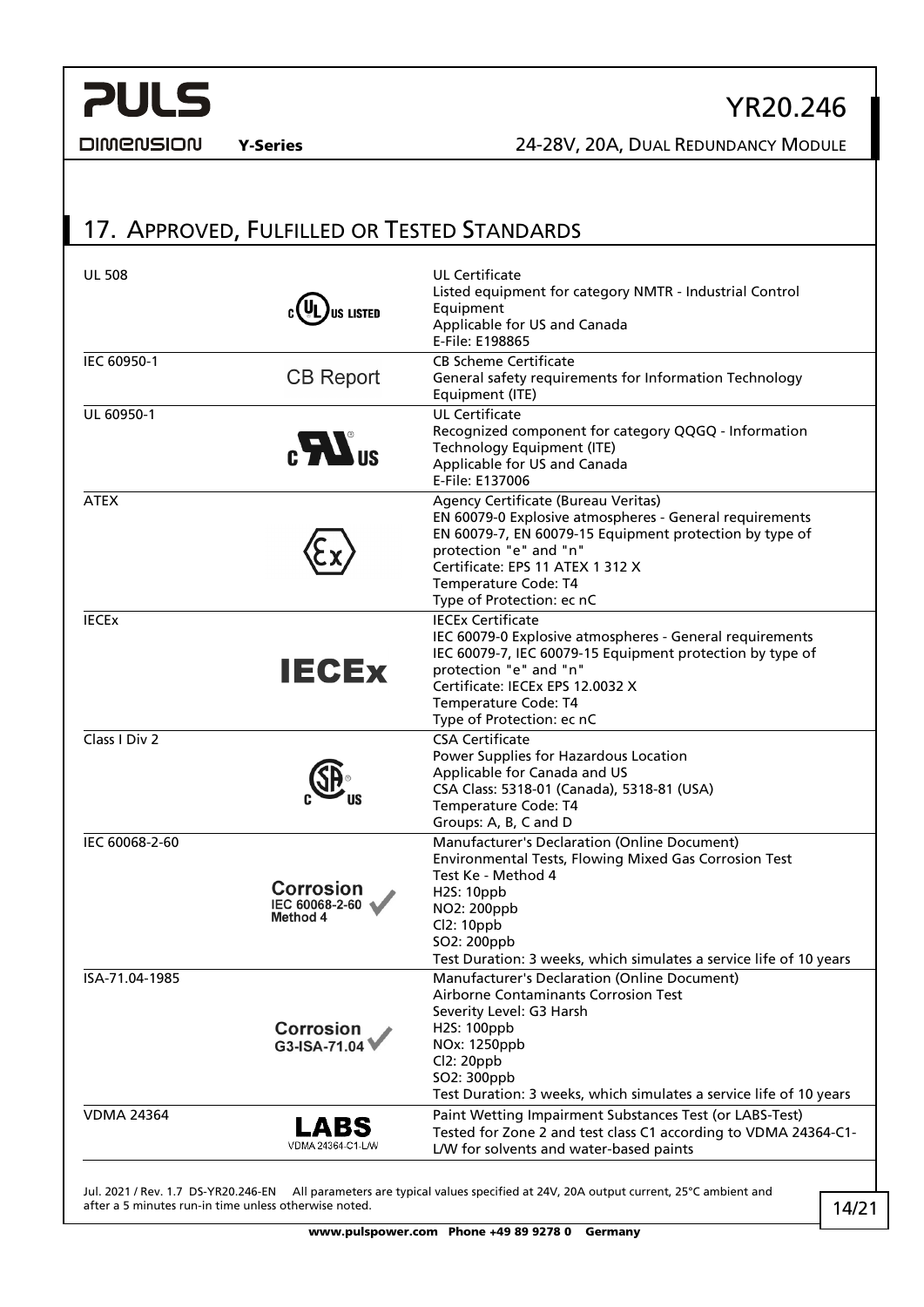**DIMENSION** 

Y-Series 24-28V, 20A, DUAL REDUNDANCY MODULE

YR20.246

### <span id="page-14-0"></span>18. REGULATORY PRODUCT COMPLIANCE

| EU Declaration of<br>Conformity | CE                        | The CE mark indicates conformance with the<br>- EMC directive<br>- ATEX directive<br>- RoHS directive                                                       |
|---------------------------------|---------------------------|-------------------------------------------------------------------------------------------------------------------------------------------------------------|
| <b>REACH Directive</b>          | $REACH \checkmark$        | Manufacturer's Statement<br>EU-Directive regarding the Registration, Evaluation,<br>Authorization and Restriction of Chemicals                              |
| <b>WEEE Directive</b>           | $\cancel{\nabla}$         | Manufacturer's Statement<br>EU-Regulation on Waste Electrical and Electronic Equipment<br>Registered in Germany as business to business (B2B) products.     |
| <b>KC Korean Certificate</b>    | $\widetilde{\mathcal{S}}$ | <b>KC</b> Registration<br>Korean registration of Broadcasting and Communication<br>Equipment<br>Registered under Clause 3, Article 58-2 of Radio Waves Act. |
| <b>EAC TR Registration</b>      |                           | <b>EAC Certificate</b><br>EAC EurAsian Conformity - Registration Russia, Kazakhstan and<br><b>Belarus</b><br>8504408200, 8504409000                         |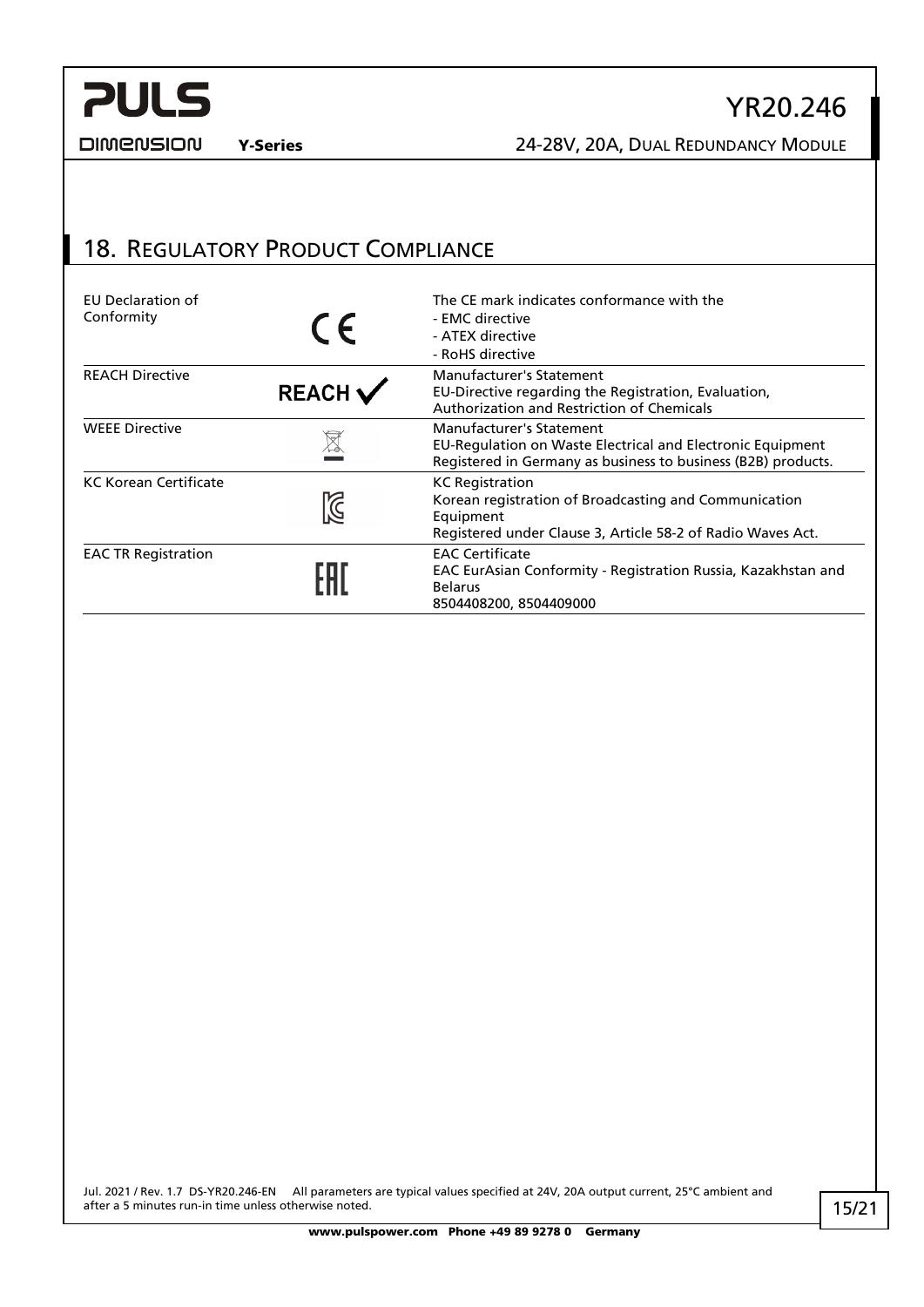### **DIMENSION**

### Y-Series 24-28V, 20A, DUAL REDUNDANCY MODULE

YR20.246

### <span id="page-15-0"></span>19. PHYSICAL DIMENSIONS AND WEIGHT

| Width                   | 32mm 1.26"                                                                         |  |
|-------------------------|------------------------------------------------------------------------------------|--|
| Height                  | 124mm 4.88"                                                                        |  |
| Depth                   | 117mm 4.61"                                                                        |  |
|                         | The DIN rail depth must be added to the unit depth to calculate the total required |  |
|                         | installation depth.                                                                |  |
| Weight                  | 310g / 0.69lb                                                                      |  |
| DIN rail                | Use 35mm DIN rails according to EN 60715 or EN 50022 with a height of 7.5 or 15mm. |  |
| Housing material        | Body: Aluminium alloy                                                              |  |
|                         | Cover: Zinc-plated steel                                                           |  |
| Installation clearances | See chapter 2                                                                      |  |



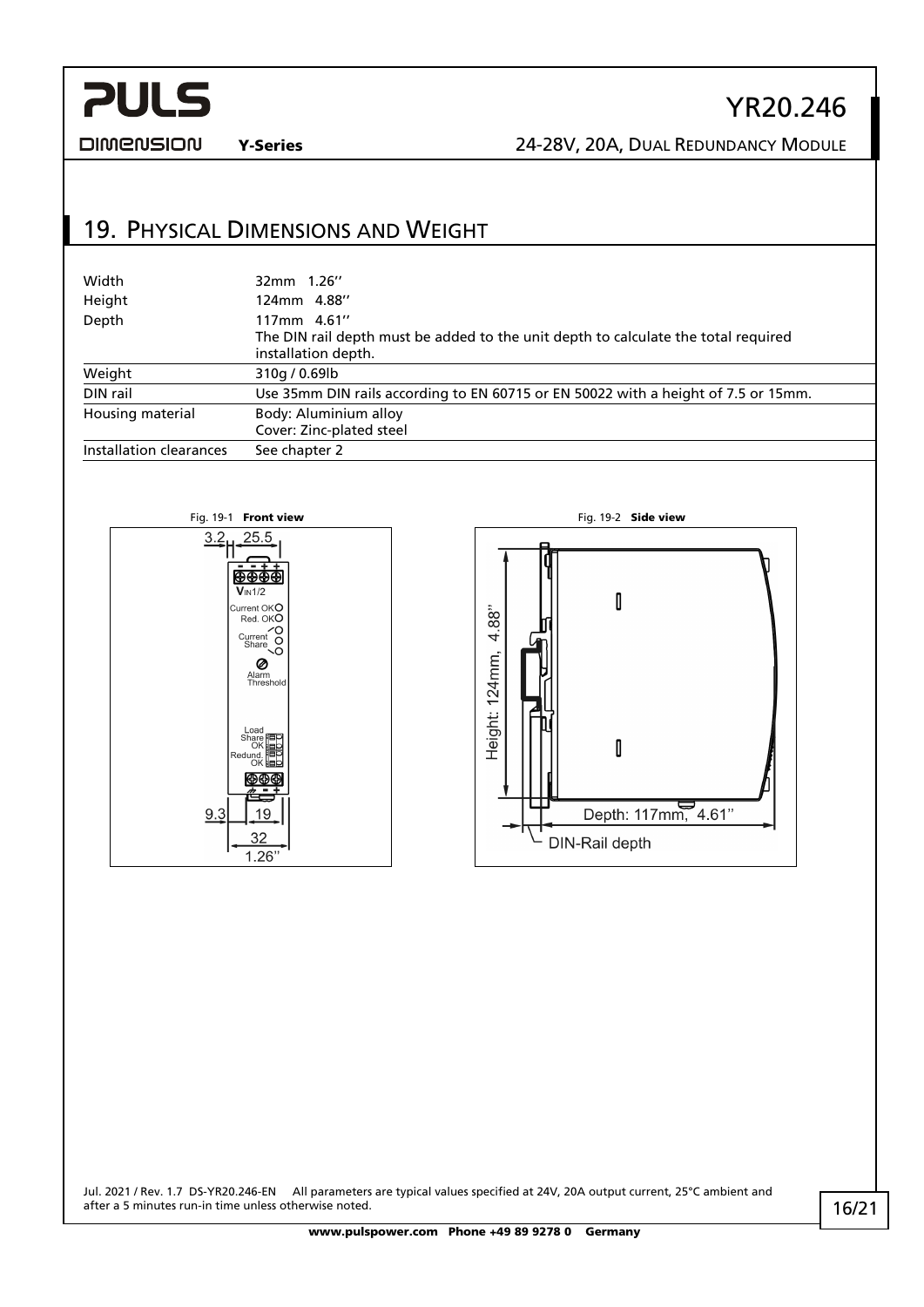**DIMENSION** 

Y-Series 24-28V, 20A, DUAL REDUNDANCY MODULE

## <span id="page-16-1"></span><span id="page-16-0"></span>20. ACCESSORIES

### 20.1. ZM11.SIDE - SIDE MOUNTING BRACKET

This bracket is used to mount the YR20.246 redundancy module sideways with or without utilizing a DIN rail. The two aluminum brackets and the black plastic slider of the unit have to be detached, so that the steel brackets can be mounted.

For sideway DIN rail mounting, the removed aluminum brackets and the black plastic slider need to be mounted on the steel bracket.

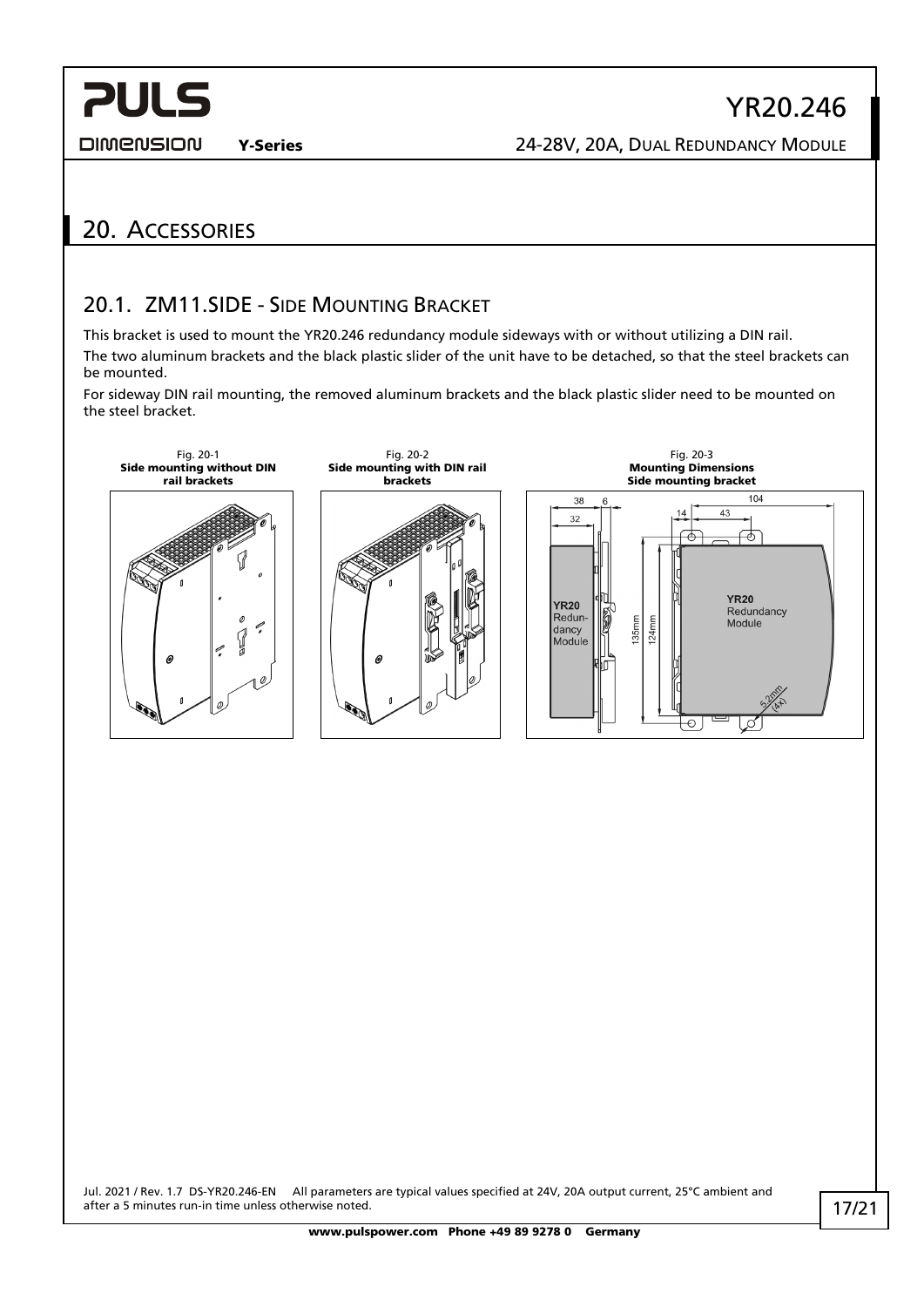DIMENSION

**PULS** 

### <span id="page-17-1"></span><span id="page-17-0"></span>21. APPLICATION NOTES

### 21.1. USING ONLY ONE INPUT INSTEAD OF BOTH CHANNELS

Using only one input instead of both is allowed up to a nominal input current of 12A (at max. +45°C ambient temperature) or 10A (at max. +70°C ambient temperature).

The load share feature is disabled in cases one input voltage is not present or the level of the input voltage is below a certain value. The MOSFET will be on in such cases.

However, it is always recommended to connect both input path in parallel for reduced power losses and voltage drop. When this is not possible, the following values can be expected:

| Voltage drop, input to output | typ. | 0.15V   | at 1x10A, 25°C, see Fig. 21-1 |
|-------------------------------|------|---------|-------------------------------|
| Power losses                  | typ. | 2.6W    | at 1x10A, 25°C, see Fig. 21-3 |
| Standby power losses          | typ. | . . 1 W |                               |

<span id="page-17-2"></span>



<span id="page-17-3"></span>



Fig. 21-2 Test setup for voltage drop measurements





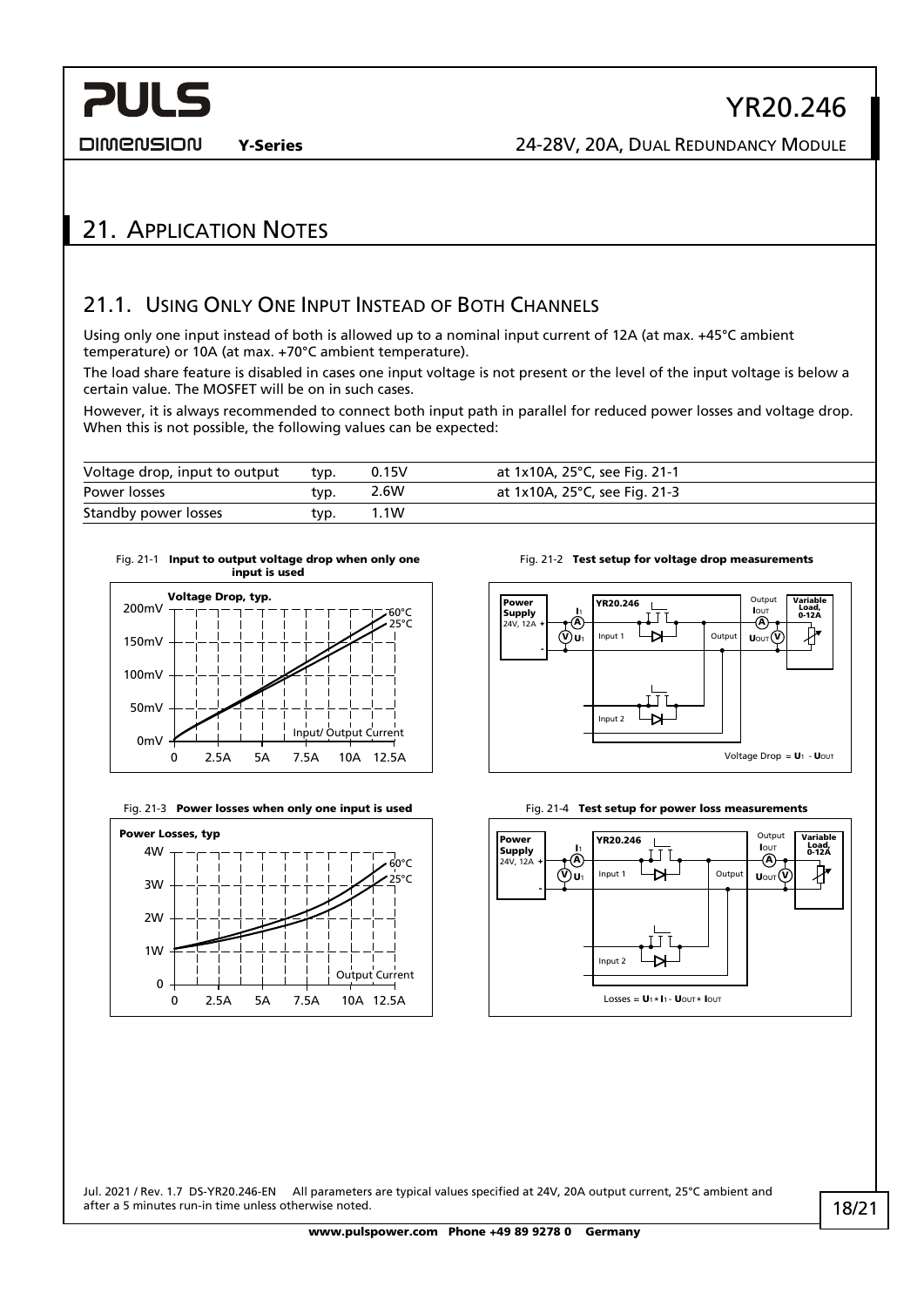**DIMENSION** 

Y-Series 24-28V, 20A, DUAL REDUNDANCY MODULE

### <span id="page-18-0"></span>21.2. RECOMMENDATIONS FOR REDUNDANCY

Recommendations for the configuration of redundant power systems:

- Use separate input fuses for each power supply.
- Use three-phase power supplies to gain functional safety if one phase fails.
- When single-phase power supplies are utilized connect them to different phases or mains circuits if possible.
- Set the power supply in "Parallel-Use" mode if this feature is available
- It is desirable to set the output voltages of all power supplies to the same value.

### <span id="page-18-1"></span>21.3. INDUCTIVE AND CAPACITIVE LOADS

<span id="page-18-2"></span>The unit is designed to supply any kind of loads, including unlimited capacitive and inductive loads.

### 21.4. SIDEWARD INSTALLATION CLEARANCES

The minimum clearance recommendations are defined in chapter [2.](#page-2-1)

Normally, the following installation clearance are recommended: 40mm on top, 20mm on the bottom, 5mm on the left and right sides when the device is loaded permanently with more than 50% of the rated power. Increase this clearance to 15mm in case the adjacent device is a heat source (e.g. another power supply).

The clearance between the power supplies and the redundancy module can be reduced to zero under the following conditions:

- 1+1 redundancy application with maximum 12A output current.
- The power supplies are from the PULS DIMENSION series.
- The redundancy module is placed between the two power supplies.
- The output voltage is set to the same level on both power supplies.

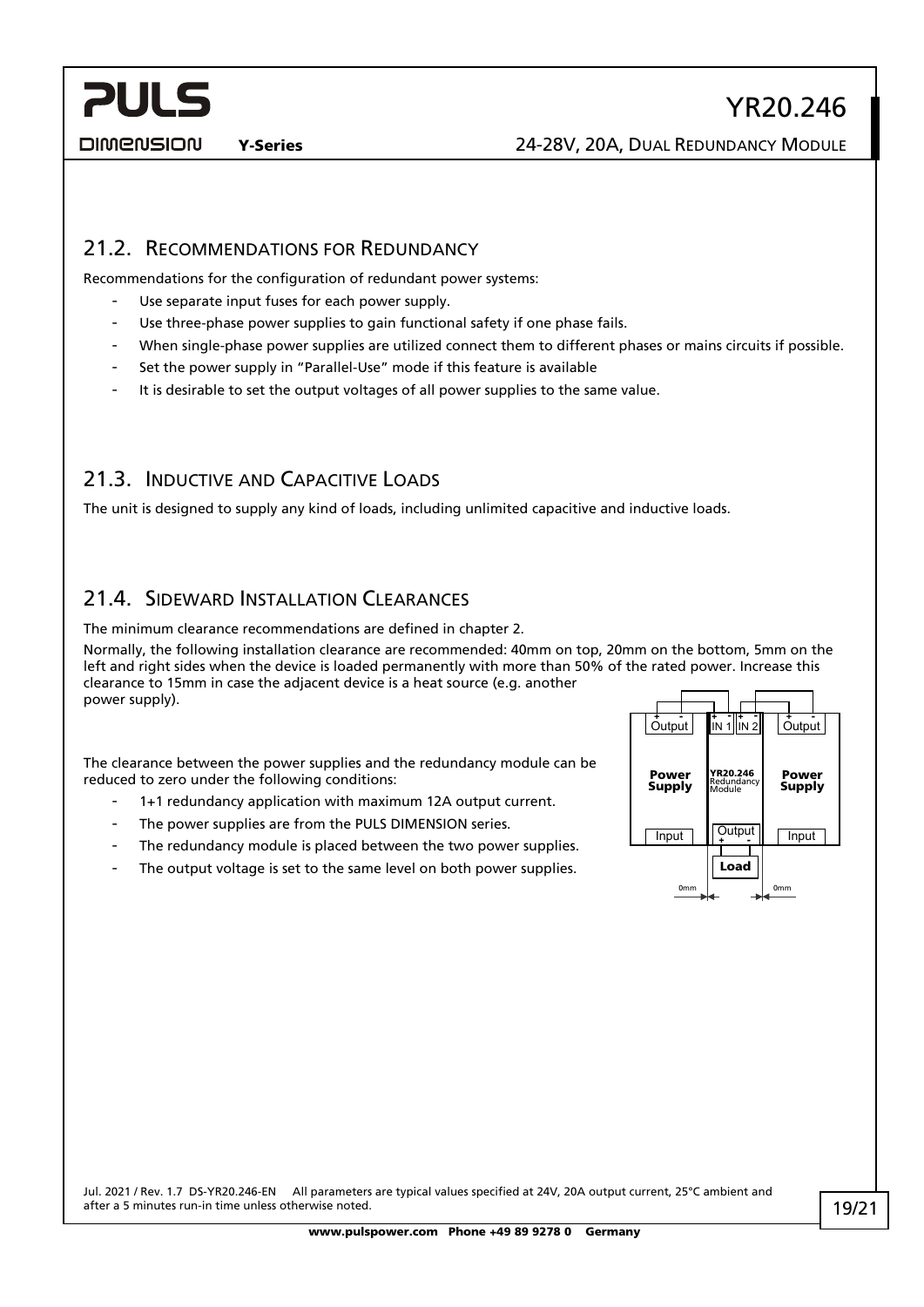**DIMENSION** 

Y-Series 24-28V, 20A, DUAL REDUNDANCY MODULE

### <span id="page-19-0"></span>21.5. 1+1 REDUNDANCY UP TO 10A

1+1 Redundancy up to 10A requires two 10A power supplies and one YR20.246 redundancy module.

Fig. 21-5 Wiring diagram, 1+1 Redundancy, 10A output current <u>| + + - - - |</u>  $\overline{ \begin{array}{ | l |} \hline \textbf{+} & \textbf{+} \end{array} }$ - - + + Load Share 24V,10A Output 24V,10A Output 1 Input <sup>2</sup> Input Warning ١o Load Share / O Redudnadcy / O Failure Power **YR20.246** Monitor<br>**Supply** Redundancy Monitor Power Supply Output Input<br>L N PE Input<br>L N PE  $\boxed{m}$  -  $\boxed{+}$ 10A Load I I L optional N ٠. PE<sup>-</sup> Note: Use separate mains systems for each power supply whenever it is possible

Jul. 2021 / Rev. 1.7 DS-YR20.246-EN All parameters are typical values specified at 24V, 20A output current, 25°C ambient and

after a 5 minutes run-in time unless otherwise noted.